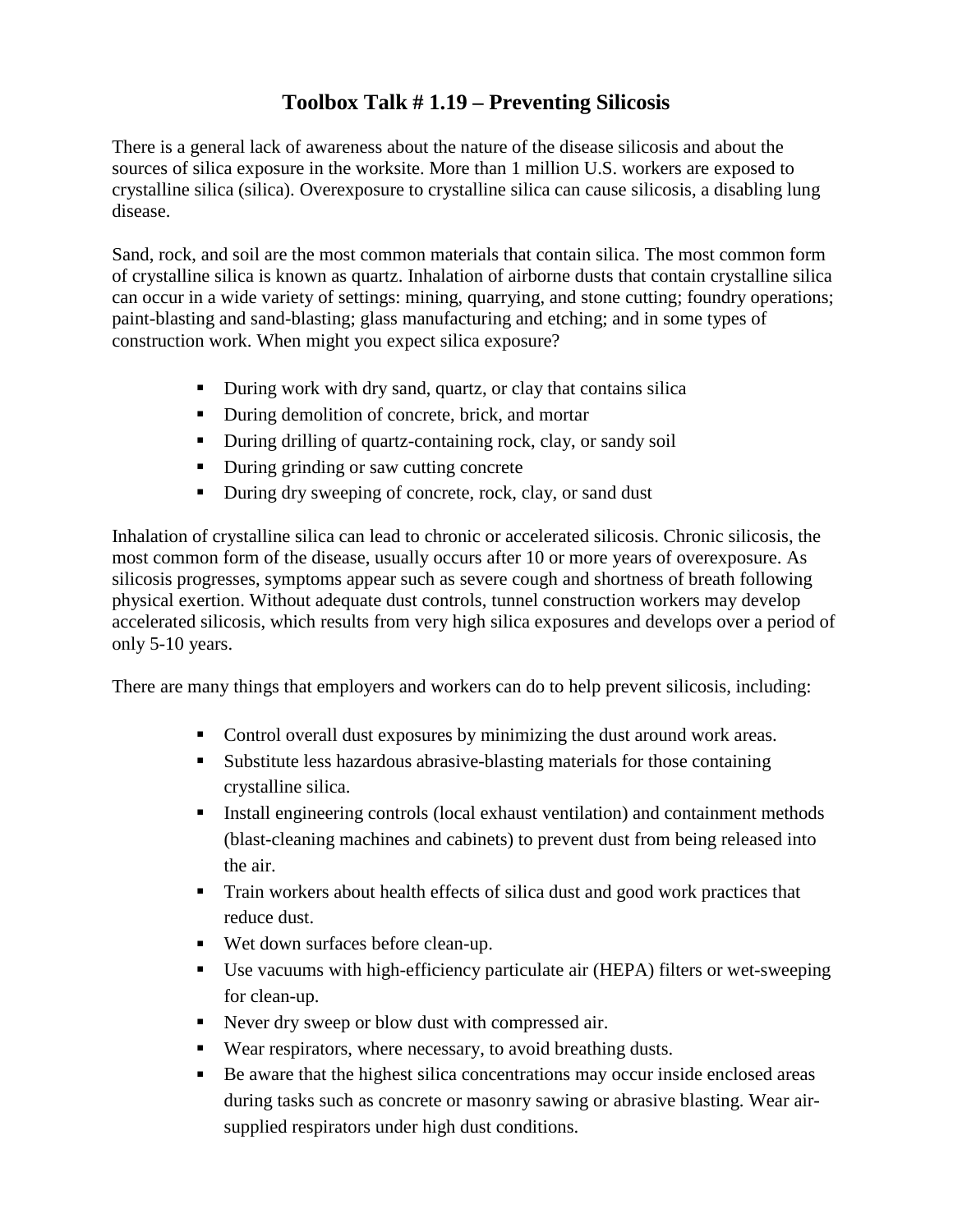Shower or wash up and change into clean clothes before leaving the worksite.

The keys to preventing silicosis are to minimize the amount of silica-containing dust in the air and to avoid breathing silica-containing dust. There is no cure for the disease once it develops, but it is 100 percent preventable if employers and workers work together to minimize exposures.